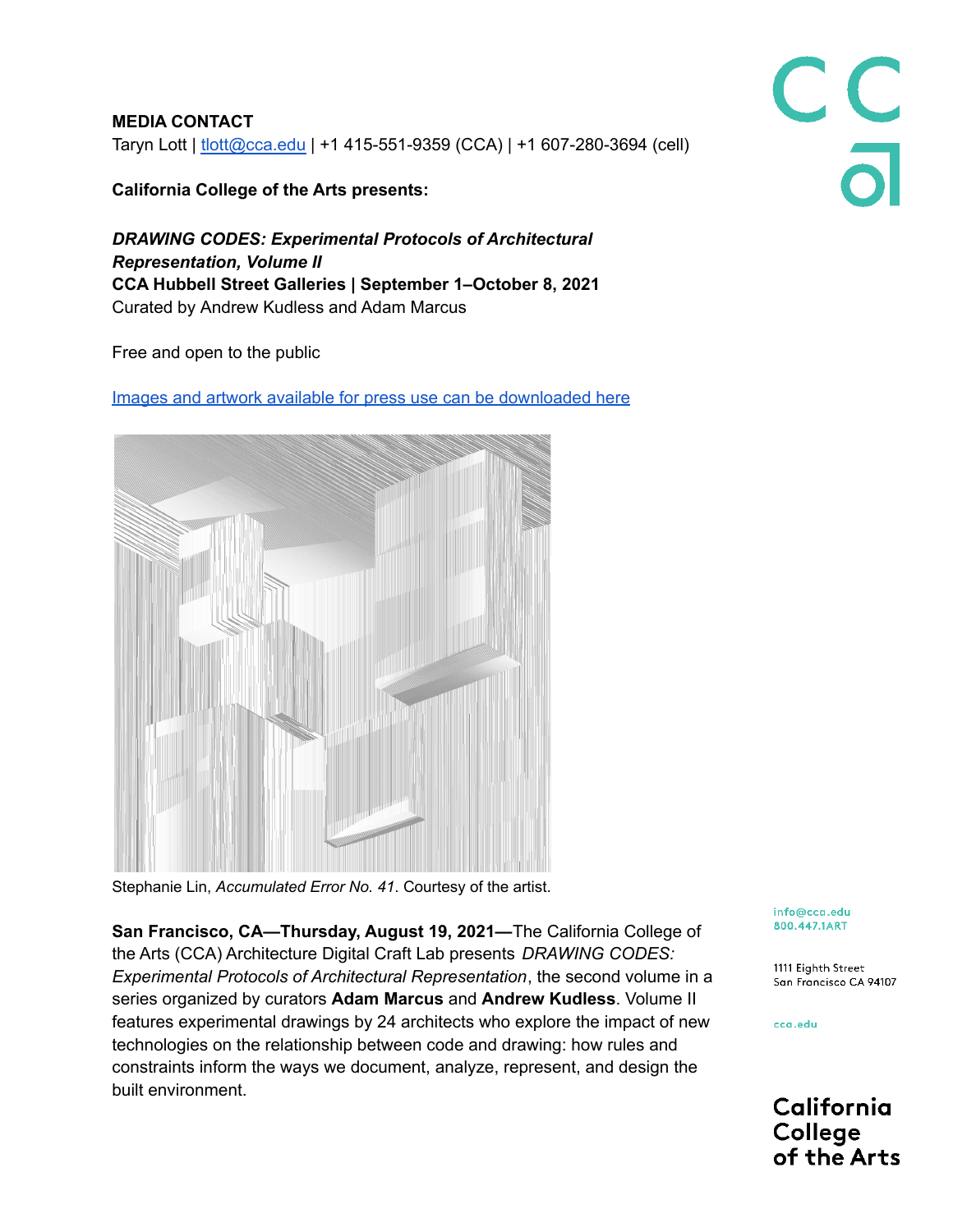The invited architects were asked to conform to a set of strict rules: consistent dimension, black & white medium, and limiting the drawing to orthographic projection. The intent is for this consistency to emphasize the wide range of approaches the architects take to questions of technology, design, and representation. Yet within this considerable diversity of medium, aesthetic sensibility, and content, several common qualities emerge. First is the unsure link between code and outcome: glitches, bugs, accidents, anomalies, but also loopholes, deviations, variances, and departures that open up new potentials for architectural design and representation. Second is a mature embrace of technology not as a fetishized end game, but as an instrument employed synthetically in concert with other architectural "tools of the trade." And finally, these drawings demonstrate how conventions of architectural representation remain fertile territory for invention and speculation.

Participating architects include: Aranda\Lasch; MARC FORNES / THEVERYMANY; Madeline Gannon / ATONATON; Höweler + Yoon; Ibañez Kim; IwamotoScott Architecture; Stephanie Lin; V. Mitch McEwen; Emma Mendel & Bradley Cantrell; Michael Meredith & Hilary Sample / MOS; MILLIØNS (Zeina Koreitem & John May); modem (Kathryn Moll & Nicholas de Monchaux); NADAAA (Nader Tehrani & Matthew Waxman); Catie Newell / Alibi Studio; Tsz Yan Ng with Mehrdad Hadighi; Outpost Office; Heather Roberge / murmur; Jenny E. Sabin / Jenny Sabin Studio; SPORTS; Studio Sean Canty; John Szot; T+E+A+M; WOJR; Maria Yablonina.

*DRAWING CODES: Experimental Protocols of Architectural Representation*, Volume II was previously exhibited at the Irwin S. Chanin School of Architecture in New York, NY; the University of Virginia School of Architecture in Charlottesville, VA; the University of Miami School of Architecture in Miami, FL; and the University of Washington College of Built Environments in Seattle, WA.

For more information on the *Drawing Codes* project, visit [http://digitalcraft.cca.edu/research/drawing-codes.](http://digitalcraft.cca.edu/research/drawing-codes)

## **About California College of the Arts**

Founded in 1907, California College of the Arts (CCA) educates students to shape culture and society through the practice and critical study of art, architecture, design, and writing. Benefitting from its San Francisco Bay Area location, the college prepares students for lifelong creative work by cultivating innovation, community engagement, and social and environmental responsibility.

CCA offers a rich curriculum of 23 undergraduate and 11 graduate programs in art, design, architecture, and writing taught by a faculty of expert practitioners.

info@cca.edu 800.447.1ART

1111 Eighth Street San Francisco CA 94107

cca.edu

California College of the Arts